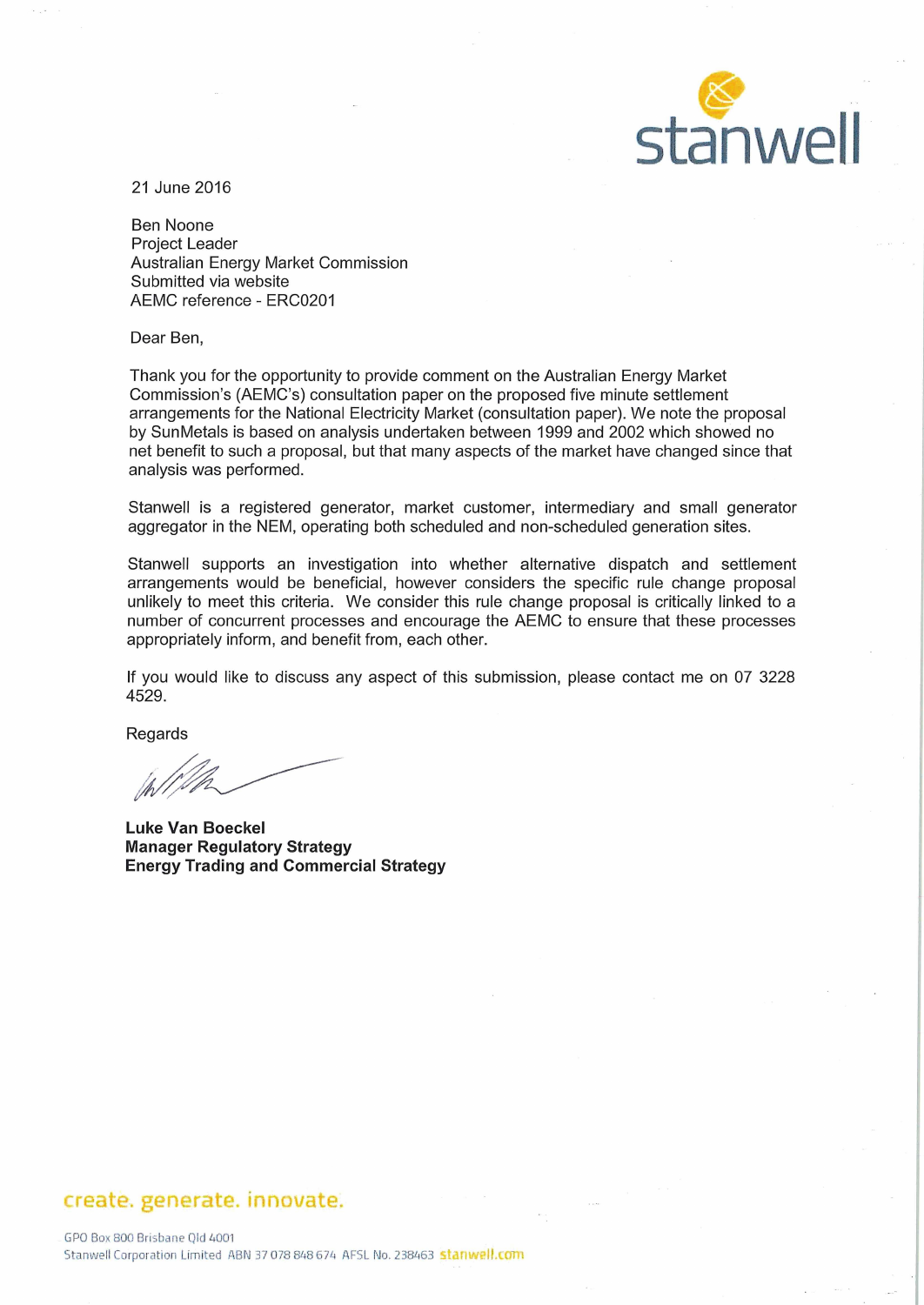## **Issue 1 Is there a problem?**

## **Q1. To what extent does the mismatch between the dispatch and settlement intervals create risks for market participants? What is the materiality of these risks and under what circumstances are they most acute?**

Any market design will result in trade-offs, for example between theoretically ideal design and cost/complexity, or between dynamic and allocative efficiency. Stanwell acknowledges that the current market design gives rise to an anomaly in relation to a disconnect between dispatch and settlement incentives.

The rule change proposal identifies that the disconnect between dispatch and settlement affects

- investment (dynamic) efficiency
- dispatch (allocative) efficiency
- financial market efficiency

#### **Investment efficiency**

Investment incentives appear largely unaffected by the 5/30 anomaly, with a significant proportion of historical and projected investment being driven by ex-market processes such as the Renewable Energy Target and the historical QLD 13% gas scheme. Since the previous 5/30 review significant investment in intermediate and peaking capacity has occurred and more recently investment in generation from renewable sources has been the dominant contributor to oversupply. This trend appears likely to continue with AEMO forecasting that "no new thermal baseload electricity generation is required over the next decade to maintain system reliability".

The recent and near-term projected investments are often one or more of

- behind the meter,
- non registered,
- non scheduled, and/or
- intermittent.

Much of the investment is reliant on both government ex-market subsidies and whole of meter offtake agreements – typically Feed in Tariffs (FiTs) or Power Purchase Agreements (PPAs). Stanwell can see no evidence that the 5/30 anomaly is significantly affecting investment incentives or efficiency.

Stanwell also notes that all investment requires a value proposition and in the case of peaking generation or demand side abatement this is typically linked to the frequency and magnitude of high price events. The rule change proposal<sup>2</sup> and consultation paper<sup>3</sup> both refer to a shorter settlement timeframe "moderating" or "reducing" prices. Stanwell considers that it is important that these two aspects of market design are considered together – reducing average prices or moderating volatility is only efficient if appropriate investment signals are retained.

#### **Dispatch efficiency**

Stanwell considers that the 5/30 anomaly is broadly accepted as having an effect on dispatch efficiency under certain conditions, however whether this is material is unclear. The Rule change request indicated that in a month with both volatile and high average prices<sup>4</sup>, a move to compulsory five minute settlement for generators would affect payments by 0.3%<sup>5</sup>.

 $\overline{\phantom{0}}$ 

 $^1$  AEMO media release, Friday 8 August 2014. 2016 NEFR exhibits similar conditions.

 $2$  "The flow-on effect may be a moderation in prices and additional liquidity in the electricity market, if more fast-response generators are ready to dispatch, as they wait for a price spike where they could be remunerated many times more than they have in the past, thus competition is strengthened." Rule change request page 3

 $3$  "These responses have the potential to reduce price spikes and average prices." Consultation paper page 10

 $^4$  Queensland January 2015: Time weighted average price \$117.34/MWh, \$300 cap payout \$64.80/MWh.

 $<sup>5</sup>$  Rule change request page 8</sup>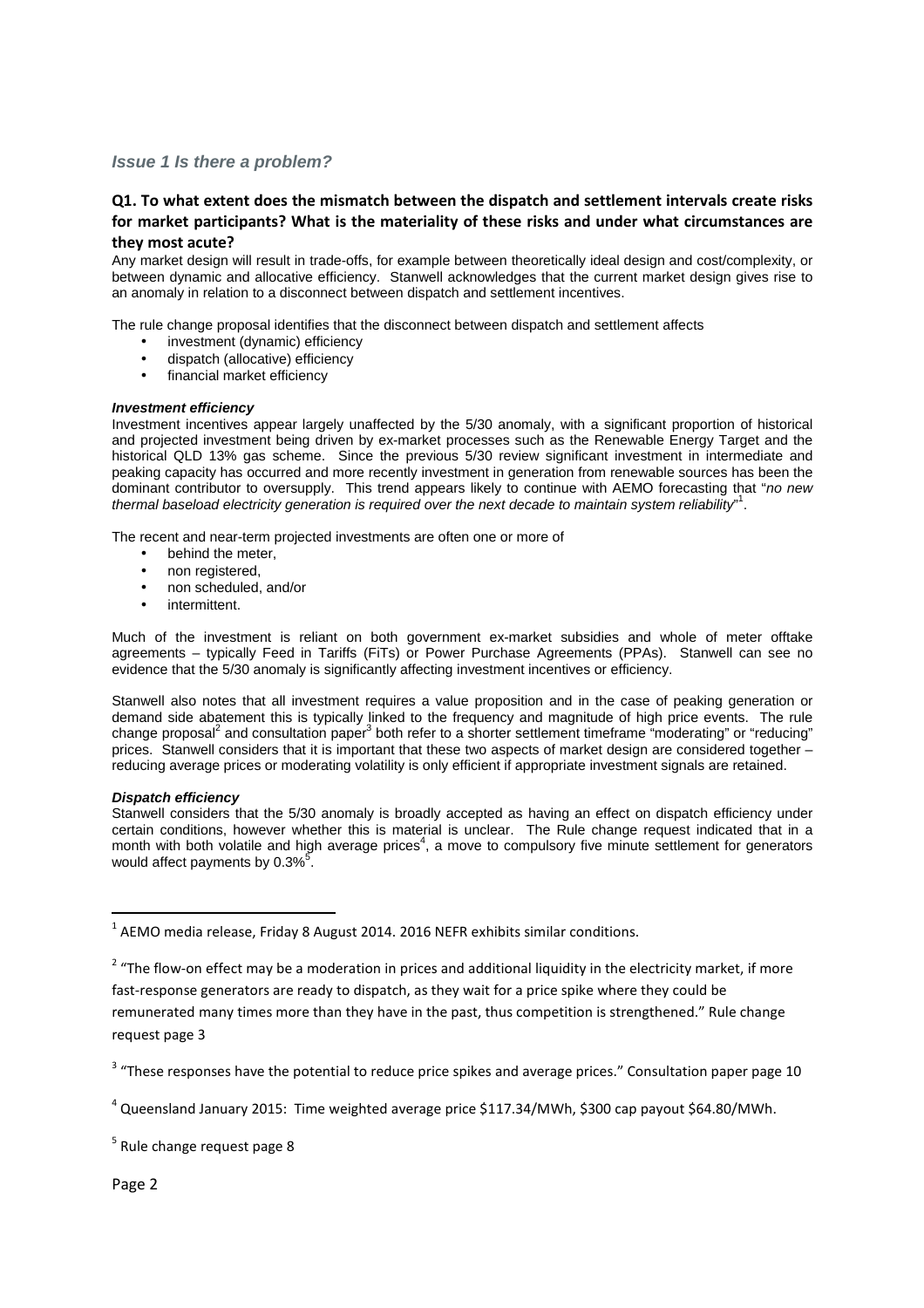The proponent has previously published examples comparing dispatch outcomes under the current market design with outcomes that might be observed under aligned 5 minute dispatch and settlement, assuming no change in behaviour<sup>6</sup>. In particular the proponent focusses on peaking generation and demand side abatement stating that "the capability of these technologies is not appropriately recompensed in the NEM".<sup>7</sup> The proponent's analysis applies only to trading intervals containing a short duration high price.

The proponent's analysis indicates that in such a Trading Interval (TI) peaking generation will either:

- be dispatched less than desired, where the half hour price is above the unit's offer price. This may occur as the peaking generator receives and responds to only one target to increase generation compared to five targets to maintain or lower generation - the unit would be "under dispatched", or
- be dispatched more than desired where the half hour price is below the unit's offer price. This may occur as the peaking generator is receives and responds to a single target to increase generation, however the price in that dispatch interval is insufficient to raise the trading interval price to an economic level for the generator – the unit would be "under compensated".

A customer with demand response capability may have an equal but opposite exposure. Such impacts may also spill over into adjacent TIs due to both the technical characteristics of the response and the uncertainty for participants during volatile periods.

Stanwell considers that it is equally material that non-ideal outcomes can occur during TIs with very low (or negative) prices. Non-ideal outcomes also occur where a high price occurs early within the TI and expensive resources rebid in order to be dispatched out of merit order.

Whether these "risks" are inefficient is unclear. The smoothing which exists under the current design provides revenue opportunities for participants with limited response over a dispatch interval but potentially greater response over a trading interval. There are a number of peaking generators which require more than a dispatch interval to synchronise<sup>8</sup> and ramp up. These participants receive more compensation than would be received under five minute settlement due to the smoothing effects of the 5/30 design. In part this is designed to compensate for the cost incurred and effort involved in providing a response which may subdue prices to uneconomic levels in subsequent dispatch intervals.

Five minute settlement would incentivise responses which could be delivered within the dispatch interval timeframe ahead of responses with longer lead times as the ability to alter generation or consumption levels within a dispatch interval would become crucial in determining whether a response could be appropriately compensated.

When considering incentives under this paradigm Stanwell considers that the crude examples contained in the proponent's analysis are unhelpful and potentially misleading. NEM revenue is derived on the basis of energy delivered, not the target reached at the end of a dispatch interval as used in the examples. AEMO's dispatch engine assumes linear response within the dispatch interval (which may or may not correspond to the energy actually delivered and compensated for). The examples assume instantaneous response, sustained across the dispatch interval and therefore significantly exaggerate the benefit claimed.

Faster or slower responses than AEMO's assumed linear response give rise to increased Frequency Control Ancillary Services (FCAS) requirements and typically to higher "causer pays" factors for the contributors. Such faster or slower response would also lead to greater or lesser revenue than modelled both for the generator in question and other generators forced to compensate, potentially affecting dispatch efficiency. Accordingly any "extra" revenue derivable must be considered in light of the potential broader inefficiencies caused.

<sup>6</sup> SunMetals response to Draft Rule Determination – National Electricity Amendment (Bidding in Good Faith) Rule 2015

l

 $<sup>7</sup>$  Rule change request page 2</sup>

 $^8$  Under normal conditions most peaking plant require time to "spin up" and synchronise to the grid – for example Mt Stuart Units are typically offered with a requirement for 18-21 minutes between the receipt of a start signal and first energy being exported. Some peaking generators are kept "spinning" but not exporting in order to provide fast response, such as Kareeya Power Station. Such a regime is typically not costless and is a commercial decision by the provider.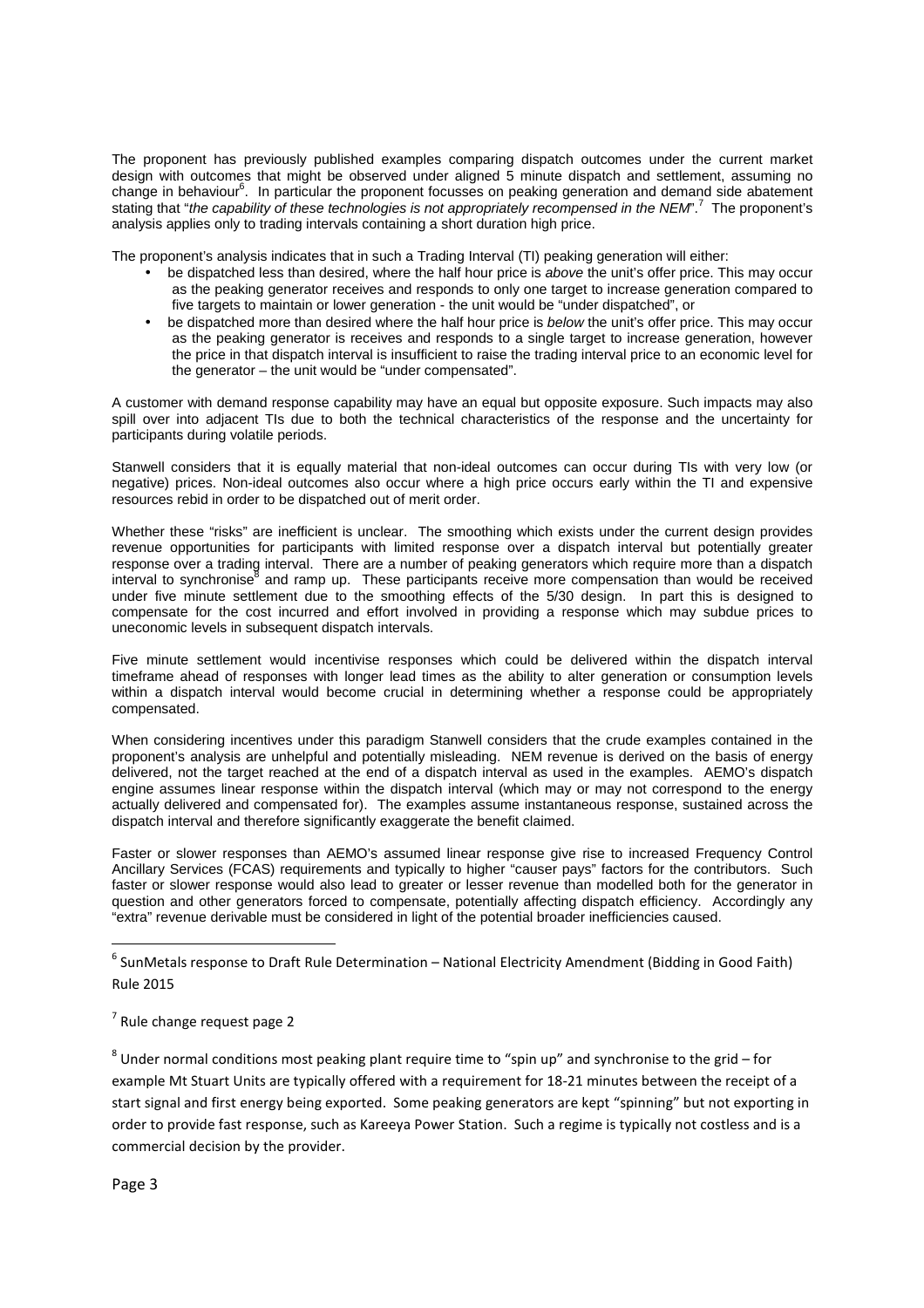#### **Financial Market efficiency**

While the rule change proposal claims that aligning dispatch and settlement would increase the ability and desire for peaking plant and demand response to sell cap contracts, Stanwell considers that this would apply only to a subset of providers.

The willingness of generators or demand response providers to sell financial products is linked to their ability to "cover" the price exposure. As many peaking generators and loads cannot respond within five minutes, these providers are less likely to offer caps compared to the current design. Of those sub set of providers who can provide a quick response, as explained above, the revenue derived is based on the actual energy delivered, not the end of dispatch interval target. For a linear response (which is not necessarily accurate) this means a provider receives half the revenue implied by the end of dispatch interval target. This fact alone reduces by half the ability for this small subset of peaking generators to offer cap contracts.

Even for this small subset of peaking generators that can respond within five minutes, thirty minute settlement may still be preferable as the cap risk is mitigated by the reduced average price and the potential to secure a greater share of generator revenue when a high price occurs early in a TI.

As discussed in Issue 5, the 5/30 anomaly is significantly less distortionary to financial markets than the proposed design which fragments the settlement processes by participant type.

#### **Q2. What types of supply and demand side participants are capable of responding within a five minute period? Under what circumstances can these responses occur?**

The Rule change request notes a number of types of participants who are likely to be capable of responding within a dispatch interval

"…such as batteries, loads with fast control systems set up to respond to market prices, and some flexible alternating current transmission systems (FACTS) and direct current transmission systems. As solar systems with battery storage become less expensive, these systems could potentially participate in the market as energy-limited fast response generators."<sup>9</sup>

Surprisingly, this list does not include the dominant providers of historical dispatch interval response, namely

- generators which are online (baseload, intermediate) and which are not at a capability limit (e.g. min or max load), and
- available but offline generators which are spinning or designed for fast synchronisation eg Wivenhoe, Kareeya, Oakey

Indeed such providers are required under the Rules to offer a minimum capability<sup>10</sup> to the market.

The proponent has indicated that the responsiveness of industrial processes can be highly conditional, although observed market data indicates that large levels of industrial response can have high levels of availability. If concurrent rule changes<sup>11</sup> progress, price responsive demand side participation from industrial processes may be treated increasingly like generation with increased transparency and compliance. In addition, the recent redefinition of "generator" allows AEMO to consider batteries as generators. Such consistency would provide a basis for evaluating which participants are "capable of responding".

#### **Q3. Would the wholesale market operate more or less efficiently if supply side participants were settled on a five minute basis?**

Stanwell considers this outcome highly uncertain. Previous analysis has suggested increased dispatch efficiency, however this analysis has been highly contested – including from the modelled beneficiaries. For

 $\overline{\phantom{0}}$ 

<sup>&</sup>lt;sup>9</sup> Rule change request page 2

 $10$  NER clause 3.8.3A specifies the minimum ramp rates which must be provided by scheduled and semi scheduled generators

<sup>11</sup> ERC0186 *Demand Response Mechanism and Ancillary Services Unbundling*, ERC0203 *Non-scheduled generation and load in central dispatch*.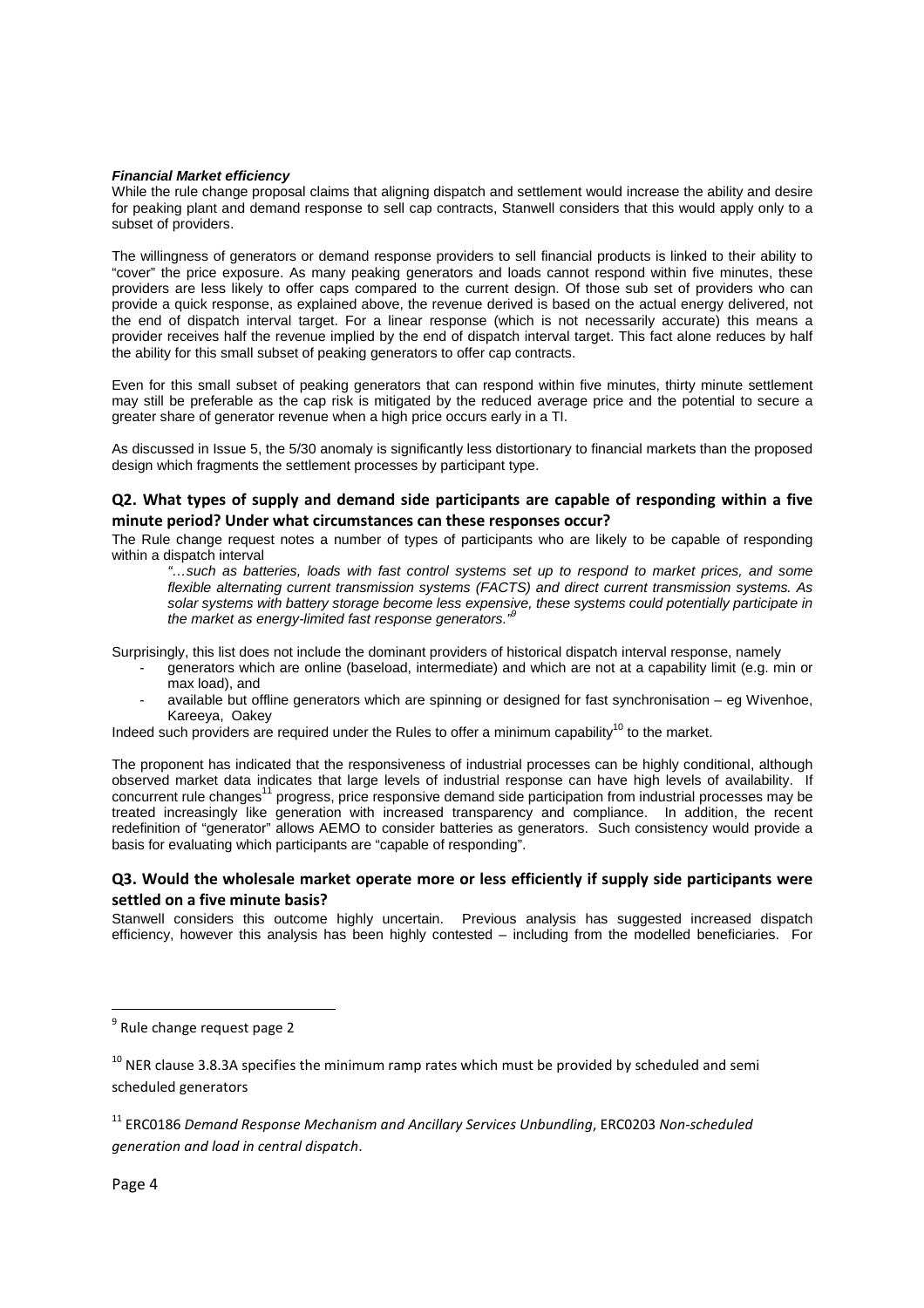example analysis by MMA for NEMMCO (AEMO) in 2002<sup>12</sup> indicated that all generator groupings would receive increased revenue under five minute settlement. The submissions from the National Generators Forum and a number of generation companies indicated dissatisfaction with the forecasts used and therefore the benefits derived.

The proponent has calculated a minor change to settlement outcomes based on unchanged behaviour during one historical month. However the rule change appears intended to alter behaviour which limits the usefulness of the proponent's analysis.

Overall, Stanwell considers the impact of 5/30 on the physical market to be manageable. It's probably not how a market would be designed with the technical capabilities available in 2016, but it is expensive to change and the impact is less material than a number of other distortions. Concurrent processes to increase the number of participants contributing to central dispatch and improve the quality of intermittent generator forecasts are likely to produce a much more significant improvement in market efficiency. Indeed, progressing a change to 5/30 without those concurrent processes may further distort dispatch by incentivising non-transparent, potentially subdispatch interval response.

The proposal for some participants to be settled on a five minute basis and some participants to be settled on a thirty minute basis will lead to two different forward market contracts. This will split forward market liquidity with dire consequences. The impact could be likened to the introduction and removal of the "AFMA carbon pass through" clause on forward contracts. The clause split market liquidity. Some periods were characterised by crippling illiquidity while others saw active arbitrage/facilitation activities by financial intermediaries and active traders. Two years after the removal of the Carbon Tax the market continues to spend resources dealing with the alternative contract definitions.

## **Q4. Compared to the current arrangements, would settlement on a five minute basis be more conducive to demand side participation? How would demand side participants respond and what impact would this have on market efficiency?**

An alternative settlement period appears unlikely to increase demand side participation in central dispatch, and this is the area where significant improvements could be generated. The proponents have previously indicated that the ability to actively participate in the market but with the regulatory protection of being non-scheduled is valued by demand side participants $^{13}$ .

Five minute settlement may incentivise participation from sources of very fast response while deterring participation from slower response sources as discussed in Q1. As indicated in the rule change request there is a significant pool of potential demand response under the current market arrangements<sup>14</sup>. Whether the net provision of this demand response both within, and greater than, five minutes would increase or decrease based on a shorter settlement period is unclear.

 $\overline{\phantom{0}}$ 

<sup>12</sup> McLennan Magasanik Associates Pty , *Financial Transfer Payments for the Base Scenario modelled for the 5/30 Project*, 7 August 2002.

<sup>13</sup> "*There is currently no incentive and only additional cost for Sun Metals to participate as a Scheduled Load because there is no compensation for Sun Metals for allowing its potential variation in demand to be used to create a more technically efficient dispatch outcome.*" Sun Metals response to ERC0189 Consultation paper, page 2

 $14$  Rule change proposal page 2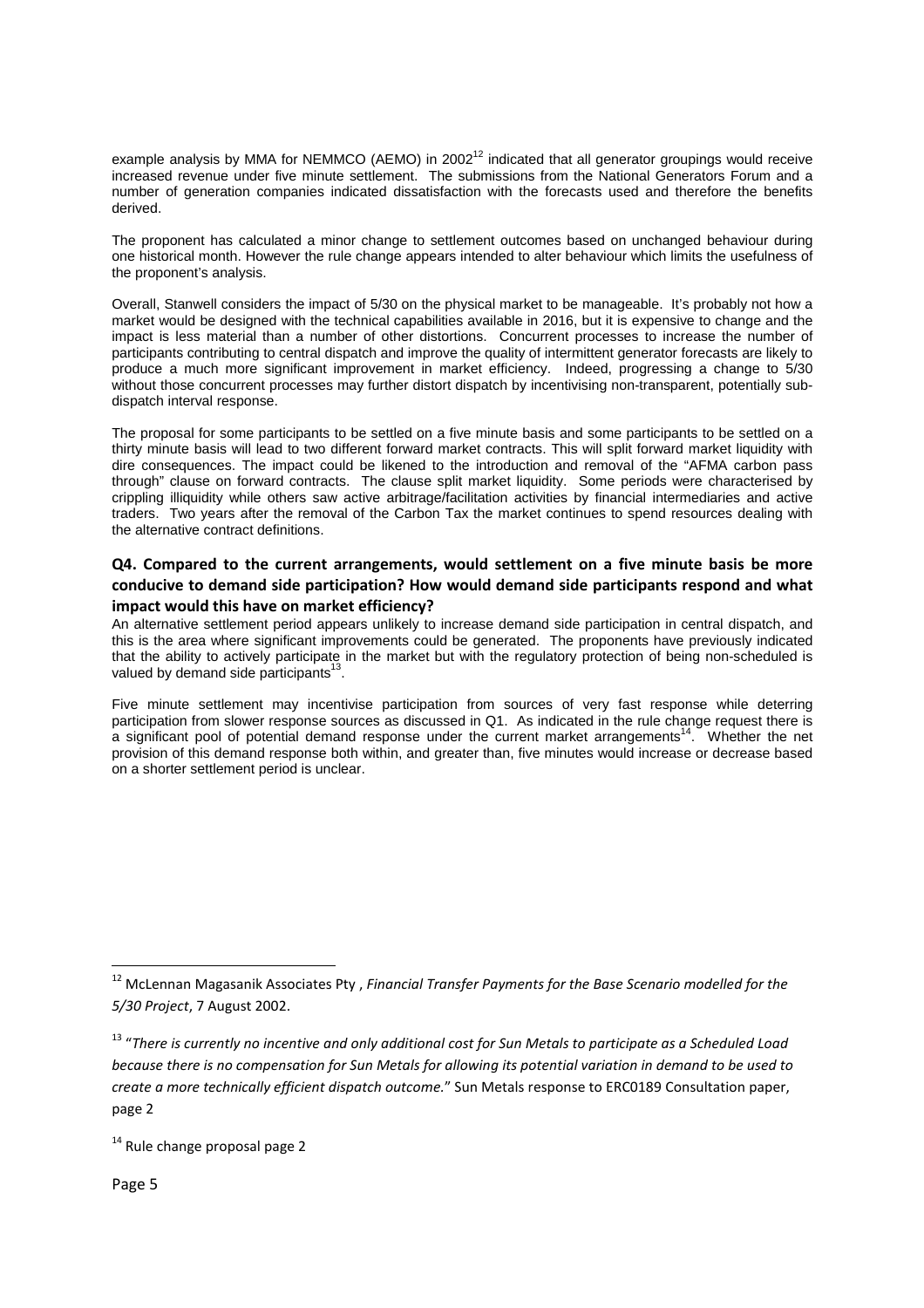## **Issue 2 SCADA**

## **Q5. Is using SCADA measurements a viable alternative to replacing existing metering equipment in order to implement five minute settlement?**

Stanwell does not support the use of SCADA measurements for altering settlement outcomes. The consultation paper correctly identifies SCADA as a lower quality data source than revenue meters. We note that the NER and associated regulations specify a robust framework for the management, maintenance, and security/access of metering installations to prevent the corruption of the market and settlement systems, either by oversight or deceit. This level of assurance is not currently required for SCADA measurements.

The use of the proposed approach would require AEMO to pre-process and alter metering information for some participants prior to settlement. Other participants, such as those with five minute revenue metering or customers choosing to remain on thirty minute settlement would not have this pre-processing applied, giving rise to multiple settlement solutions for AEMO to manage.

Stanwell understands that not all market generators, few market customers and even fewer end users have SCADA feeds available. This may limit the ability to implement both compulsory generator participation and voluntary customer participation without significant cost increases. Such an approach may also increase the already significant barriers to price responsive loads becoming scheduled – assuming scheduled loads would be treated in the same manner as scheduled generators.

Stanwell also notes that a large proportion of customers retain "accumulation" style metering and are not settled on actual consumption but on a generalised profile scaled to fit their total metered energy. Whether such customers would be allowed to nominate to be five minute settled is unclear. If they were, it is unclear what mechanism would be used to simulate their individual consumption patterns.

#### **Q6. What changes would be required so that SCADA measurements could be used for profiling energy in the settlement process?**

Stanwell does not support changes to SCADA. The changes required to improve SCADA measurements to the point that they could be used for profiling energy settlements may impact negatively on the existing uses of SCADA.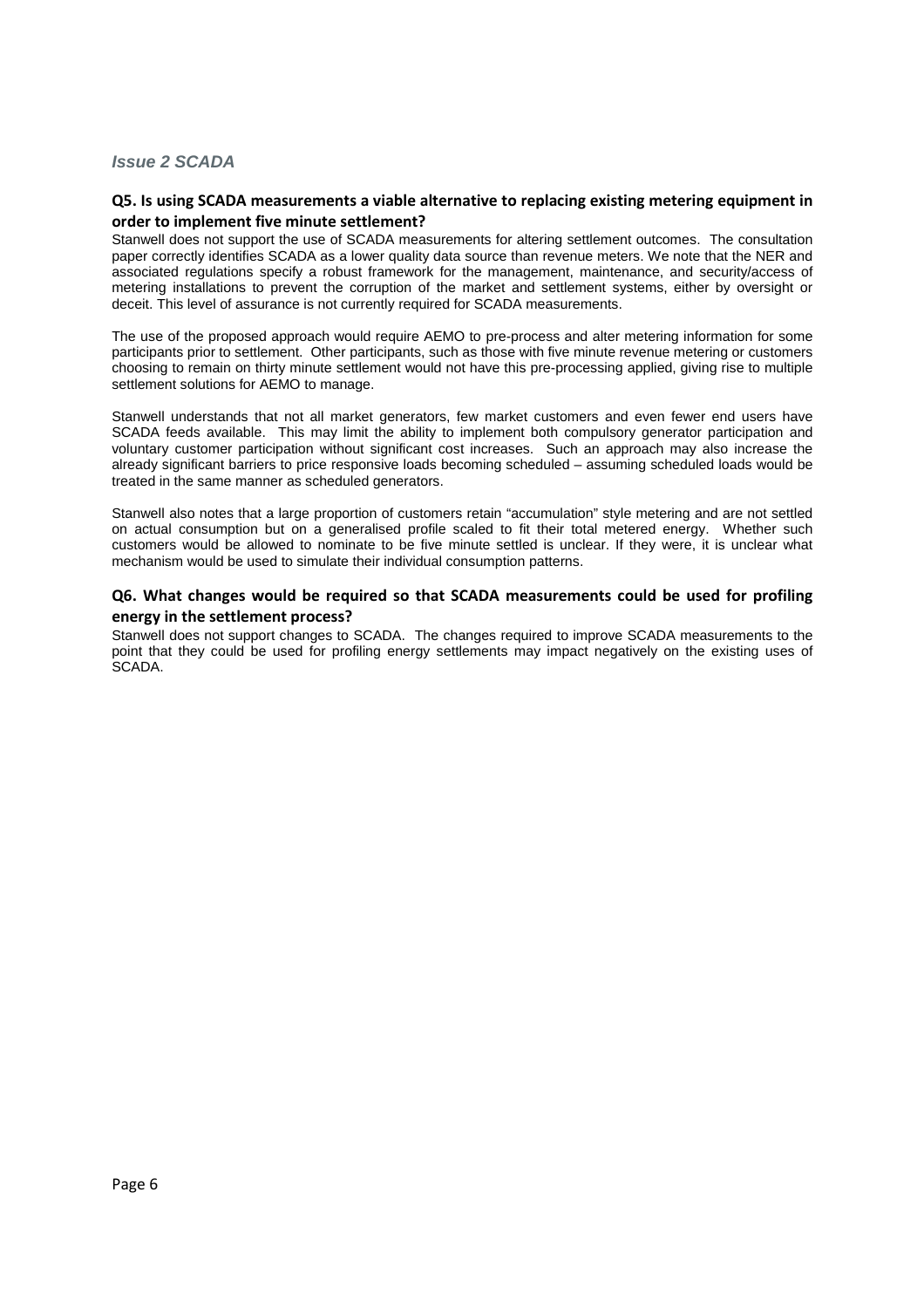## **Issue 3 Five minute metering and other options**

#### **Q7. What changes would be required to metering infrastructure so that five minute metering data could be used in the proposed five minute settlement regime?**

The key issues are whether a meter can record data at a five minute time interval, the extent of storage available at that resolution and the establishment of an appropriate data format. The first two elements are likely to vary significantly between sites.

On most modern meters the recording time interval can be configured (typically anywhere between one minute to sixty minutes). Under NER clause 7.3.1(10) meters are required to store a minimum of 35 days data. Many meters are configured to store data in excess of this period so if the meter cannot be read (e.g. if a phone line goes down) the data is not lost. Changing to five minute resolution is not likely to be an issue for the current generation of meters but may require upgrade or replacement of older meters.

Initial enquiries have indicated that Stanwell's large sites are equipped with meters that could be reconfigured to record and store five minute metering information if a data format were defined. For Stanwell's smaller sites and non-operated sites meter replacement is more likely to be required.

#### **Q8. What changes to participants' systems would be required to accommodate a five minute data format?**

In the absence of a specific proposal it is difficult to address this question in detail, but it appears likely that a near-total replacement of existing systems would be required. The proposed changes are likely to be orders of magnitude more complicated than those currently being considered by the AEMC in relation to gas day harmonisation.

Every tool that currently references thirty minute data would need to be investigated, and the majority would likely require alteration to handle five minute data streams. This includes

- AEMO settlement software
- In-house systems used by market participants to reconcile AEMO's settlement information with their own metering data.
- Forecasting and decision support tools (both developed in-house and at third party providers). Third party providers may be expected to develop and maintain both five minute and thirty minute tools depending on their customer base – likely without the addition of new customers to underwrite this additional cost.
- Bidding and compliance software used by generators, AEMO and the AER. Generators would need to be able to make representations and record evidence at a five minute level in order to reflect the changed incentives resulting form the proposed rule change.
- Meter Data Agents would incur cost to implement the revised format and market participants (including AEMO) would have to update their data retrieval and storage processes

## **Q9. Could five minute settlement be implemented without changing the existing data format? Q10. Are there any other data sources, such as dispatch targets, that would be preferable to SCADA profiling or five minute metering?**

Stanwell considers that revenue meter data is the most appropriate data source for settlement calculations. As indicated above, SCADA systems are developed at a lower level of accuracy and for a different purpose than revenue metering. Dispatch targets represent the expectations of the system operator and do not account for unexpected physical occurrences or variations in load forecasts. The use of dispatch targets would be more distortionary than using SCADA. Accordingly, more granular metering with an appropriate data format is the most appropriate methodology.

Stanwell notes that the FCAS markets are currently settled at Trading Interval resolution based on Dispatch Interval calculations. This approach results in significant approximations for many participants and the process is currently under dispute. Given the relative value at risk in the energy market compared to FCAS markets, Stanwell considers the FCAS dispute to be a timely warning of the dangers of simulated settlement arrangements.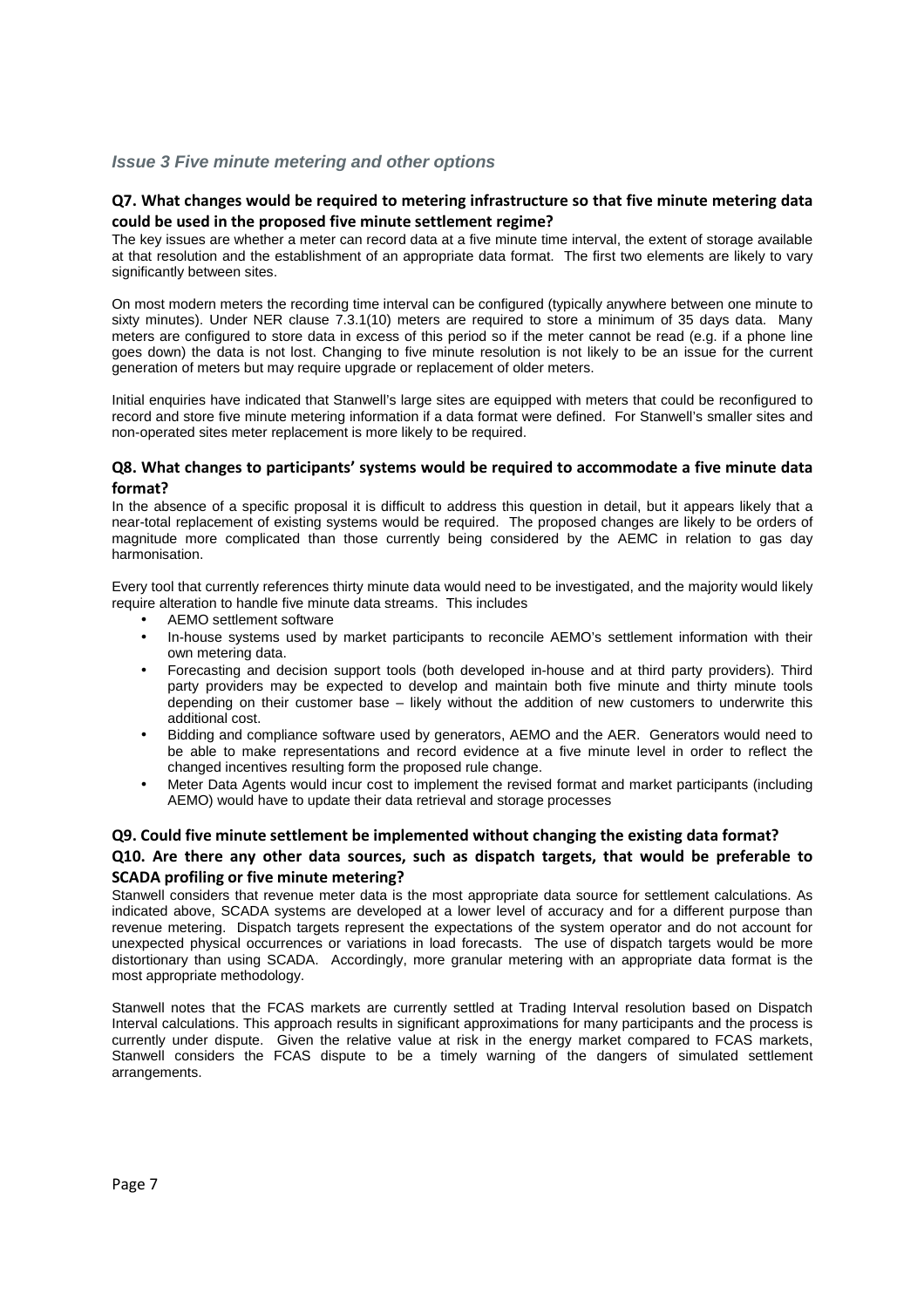## **Issue 4 Settlement residue**

## **Q11. Should the full value of the settlement residue be recovered from demand side participants remaining on 30 minute settlement?**

Should the rule change proposal progress broadly in the form proposed, Stanwell considers that recovery from market loads choosing to remain on thirty minute settlement would be appropriate. This would be consistent with a "cost minimisation" approach to cost recovery as those able to minimise the cost bear the burden of the residue.

For a rule change to progress the AEMC must be satisfied that it is in the long term interest of consumers (demand side participants). While the proposed allocation only affects a subset of beneficiaries – consumers remaining on thirty minute settlement – it is the choice exercised by these customers which creates the potential settlement imbalance.

It is proposed to be optional for a Market Customer to request five minute settlement. It is unclear, but assumed that Market Customers who are retailers would be able to have some market loads on five minute settlement and some on thirty minute settlement, reflecting the preference of individual customers. If this is correct, an attempt to levy the settlement reside based on whether a Market Customer has enabled five minute settlement would create cross subsidies.

#### **Q12. Would it be feasible to merge the new residues with existing intra-regional settlement residues? Are there any alternative mechanisms that would be preferable?**

The residues would apply to similar but not identical groups and therefore should not be aggregated.

#### **Q13. Should five minute settlement instead be compulsory for all demand side participants? If so, what threshold would be appropriate for compulsory demand side participation?**

If five minute settlement is not made compulsory immediately then a "sunset" date for thirty minute participation should be included, potentially in tiers based on consumption levels. Whether compulsory participation would mean meter upgrades for all customers would depend on the use of the "local retailer" estimate process. For example five minute settlement for consumers with accumulation meters could be implemented at the substation or transmission connection point level rather than the residential connection point.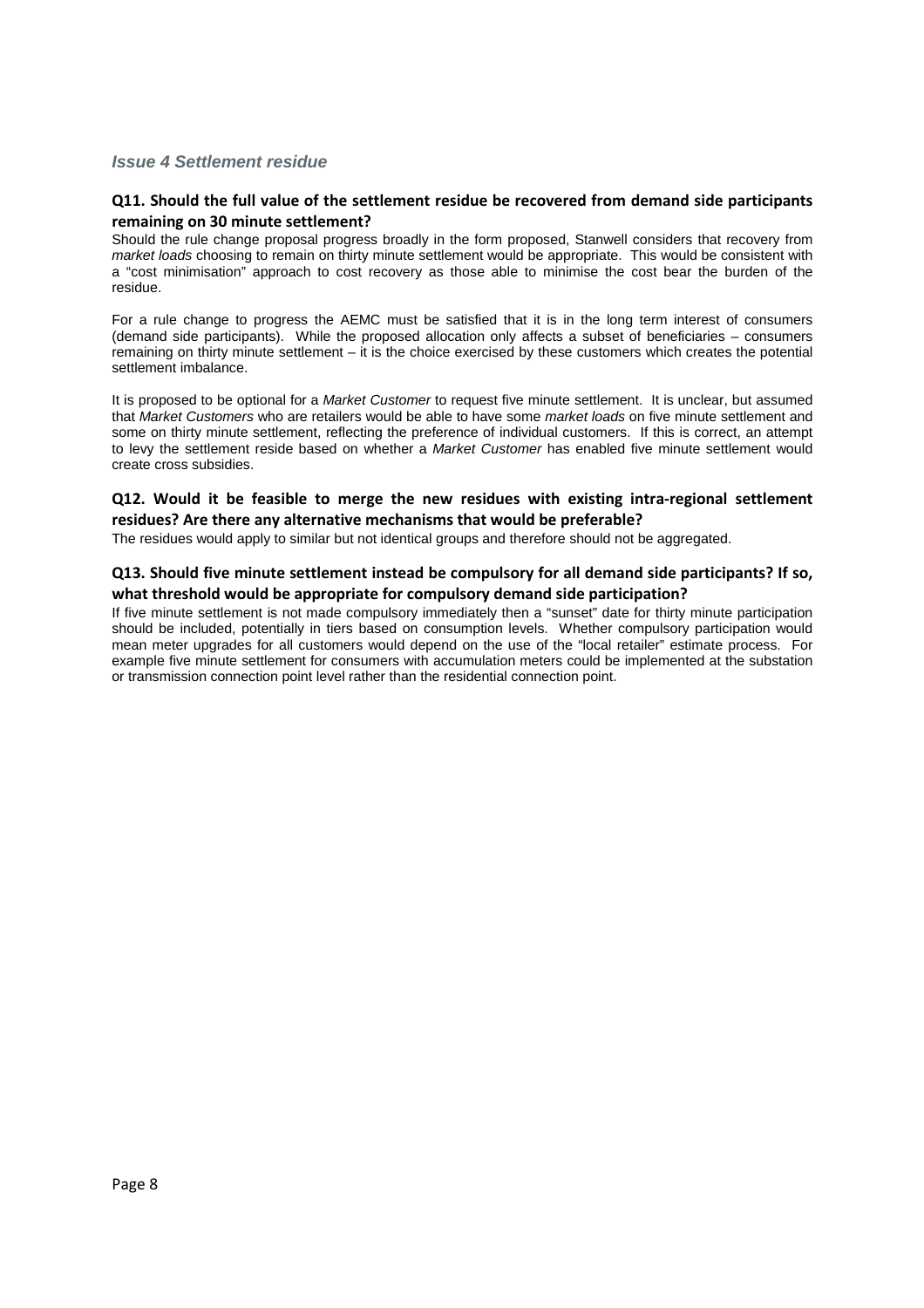#### **Issue 5 Contracting**

## **Q14. How would the proposed move to five minute settlement affect existing contractual arrangements?**

Any change to the design of settlement arrangements in the NEM will be a major disruption to the contract market. Financial contracts can be broadly categorised as either exchange traded or over the counter (OTC).

#### **Exchange specific considerations**

ASX Energy is the dominant provider of exchange traded contracts in the NEM. The ASX website states:

ASX Australian electricity futures and options are standardised and centrally cleared financial contracts. They are structured as cash-settled CFDs against the New South Wales, Victorian, Queensland and South Australian regional reference nodes in the Australian National Electricity Market (NEM).

ASX Australian electricity futures and options provide a robust mechanism for companies that have an interest in or have exposure to the Australian electricity market to anonymously manage their price and counterparty risks.

The proposed changes may undermine the ability for futures provide a robust mechanism for participants to manage their price risk. Exchange traded contracts are transacted on fixed terms. Even relatively minor manage their price risk. Excritative traded contracts are rejected on the basis that parties must know in advance<br>changes such as revised Public Holiday schedules are rejected on the basis that parties must know in advance the precise product being traded, and that contracts must be fully fungible. The Contract Specifications<sup>1</sup> currently available on the ASX Energy website state:

#### Underlying Commodity

Electrical energy bought and sold in the New South Wales, Victoria, South Australia and Queensland wholesale electricity pool markets conducted by the Australian Energy Market Operator (AEMO).

#### … Cash Settlement Price

The Cash Settlement Price is calculated by taking the arithmetic average of the Wholesale Electricity Pool Market base load spot prices on a half hourly basis over the Contract Month, rounded to the nearest cent.

Compulsory five minute settlement for generators contradicts these definitions as no electricity could be sold on a half hourly basis. While we have assumed in this response that the contracts would not be terminated, the question of whether they could be terminated could be material for some parties. Even the uncertainty of whether they could be terminated could devalue the contracts.

As discussed above, contract terms are fixed so any generator with a net sold position would become exposed to basis risk as a result of the rule change. This is not a risk that is likely to have been considered by either party when entering the contract. Customers who choose to become five minute settled and have an existing net bought position would be similarly exposed. It may be possible that the definition of forward contracts not yet listed or traded may be changed but this would apply only to contracts for periods several years in the future.

#### **OTC specific considerations**

Over the Counter transactions are typically performed with confirmation documents containing only minor variations to industry agreed conditions. Counterparties typically sign a master agreement based on a template provided by the International Swaps & Derivatives Association ("an ISDA" or "an ISDA master agreement"). Additional guidelines are published by the Australian Financial Markets Association (AMFA). Typically, OTC contracts will contain wording similar to:

 Commodity: Electricity Unit: MWh Price Source: AEMO Specified Price: The spot price as determined under the National Electricity Rules.

Most but not all ISDA-based confirmations are likely to reference thirty minute, half hour or Trading Interval settlement periods. Depending on the specific drafting of the rule change, these references may come to refer to either

- each five minute price (the spot price for generators),
- the thirty minute price (the spot price for some customers, current definition of Trading Interval),

 $\overline{a}$ 

<sup>&</sup>lt;sup>15</sup> Specifications are for a baseload month contract. Equivalent specifications are available for multiple other products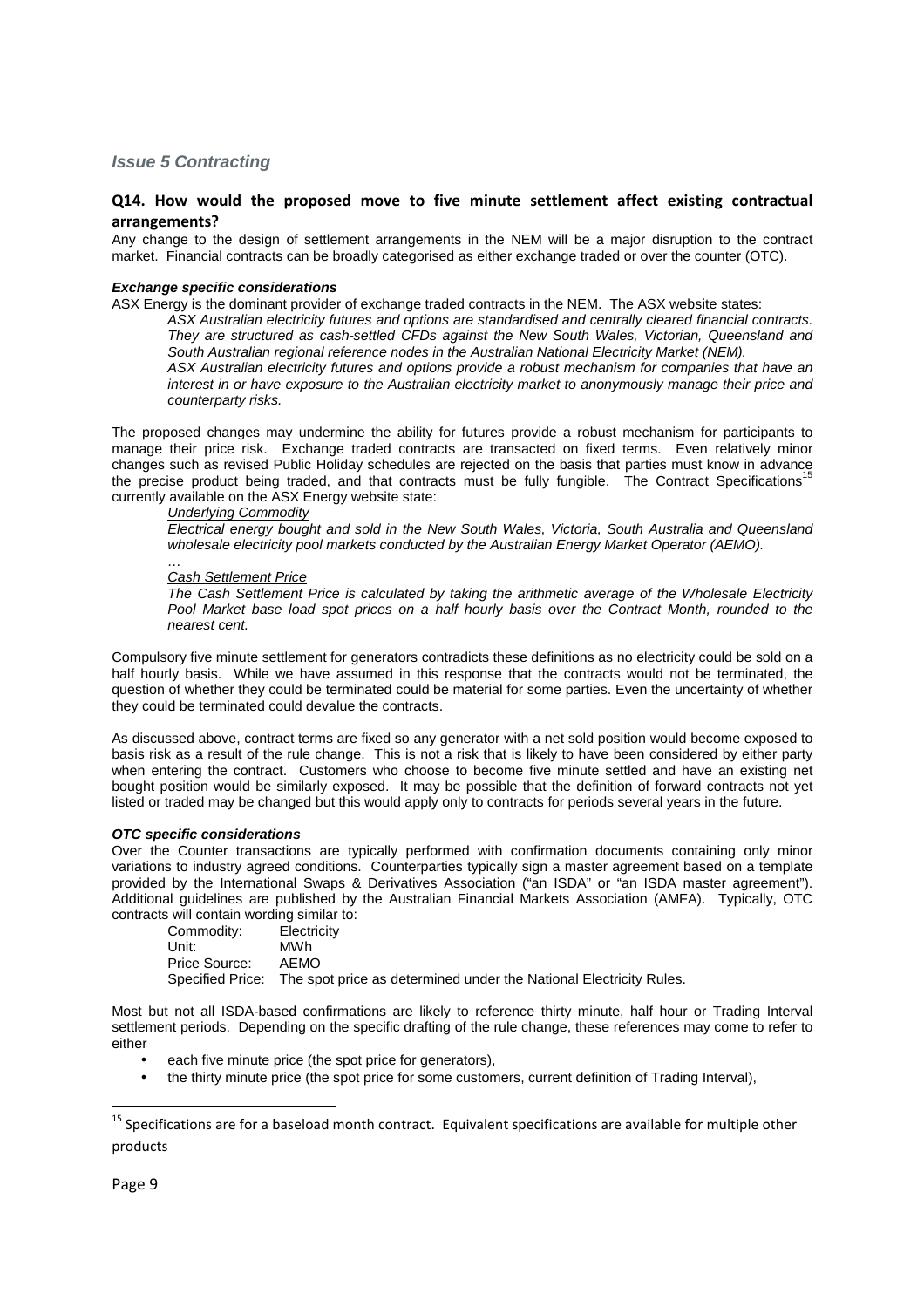- the five minute price corresponding to the first or last dispatch interval in a Trading interval (using current definition of trading interval), or
- be indeterminate.

Each outcome creates risk for one or both counterparties. Where the change in market design is a price source disruption all contracts may need to be renegotiated or terminated. Alternatively where counterparties are operating under different settlement periods one party would assume basis risk under the existing contract. The impact on credit exposures and ongoing management may be material. As each counterparty pair is likely to have to negotiate outcomes bilaterally, financial market operation is likely to be affected while legacy positions are redefined and/or renegotiated.

## **Q15. Would the proposed optionality for demand side participants affect the ability of participants to contract with each other? Would a generator settled on a five minute basis be able to contract with a consumer settled on a 30 minute basis?**

#### **Q16. What impact would a move to five minute settlement have on contract market liquidity?**

As discussed in Q3, the rule change proposal envisages the development of concurrent, overlapping markets – a five minute settled market for generators and some loads, and a thirty minute settled market for the remaining loads. The impact could be likened to the introduction and removal of the "AFMA carbon pass-through" clause on forward contracts. This clause split market liquidity. Some periods were characterised by crippling illiquidity while others saw active arbitrage/facilitation activities by financial intermediaries and active traders. Two years after the removal of the Carbon Tax the market continues to spend resources dealing with the alternative contract definitions.

Under the proposal, buy-side participants may be split into five minute and thirty minute pools. Some participants (retailers) may require both contract types – typically in proportion to the volume of load on each settlement arrangement. Generators would be expected to favour the sale of five minute contracts for two reasons:

- 1. selling thirty minute contracts against five minute settlement would introduce basis risk, and
- 2. thirty minute contracts may not be considered a "hedge" for generation under accounting standards.

Such misalignment between counterparty risk profiles is unlikely to improve liquidity as suggested by the proponent. Under the operation of multiple contract terms leading up to and during the Carbon Tax, some financial intermediaries facilitated risk transfer between contract terms, intending to profit by facilitating liquidity. While welcome, Stanwell considers such activity replacement liquidity, not additional liquidity. The volume of this replacement liquidity is likely to be limited to significantly less than the volume of thirty minute settled customers. In addition, the profit margin to compensate for financial intermediaries offering this service is likely to increase electricity prices for end consumers.

As discussed in response to Q1, the willingness of generators or demand response providers to sell financial products is linked to their ability to "cover" their price exposure. Assuming an immediate and linear response, a generator or demand response provider could expect to cover only about half of their ramping capability under five minute settlement. Under thirty minute settlement this risk is mitigated both by the reduced average Trading Interval price and the potential to secure additional revenue when a high price occurs early in a TI.

#### **Retail contracts**

While there are a small number of consumers registered as market customers, and a small number of customers on pool pass through or similar retail contracts, most customers are sold fixed price, fixed term, variable volume contracts. Such contracts typically include a "change in law" clause which may be activated by a change to wholesale market settlement arrangements. Assuming such a clause is not relevant, customers would only be affected to the extent that retailer risk management arrangements are impacted by

- overall prices change due to improvement or loss of market efficiency,
- financial contracts become more or less liquid, and
- financial contracts are traded at a higher or lower price.

Given the presence of

- a settlement residue (issue 4) where payments to generators are greater than receipts from customers, and
- the 2002 modelling by MMA showing generators earning more under five minute settlement than thirty minute settlement

it is likely that generator expectations of revenue, and therefore the price at which hedging becomes attractive relative to spot exposure, would increase, therefore increasing retail prices.